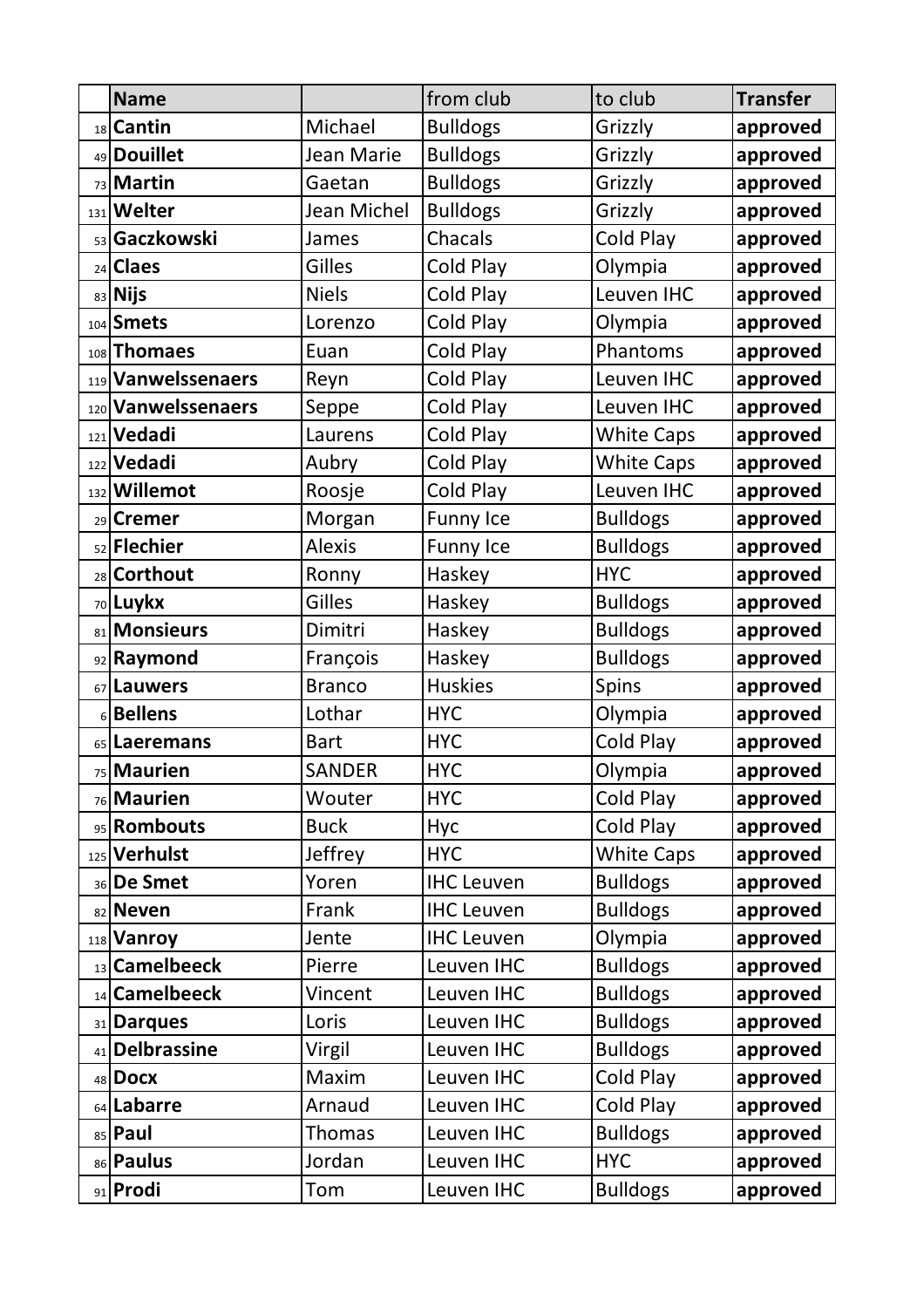|    | 105 Stamatiou         | Christophe    | Leuven IHC       | <b>Bulldogs</b>   | approved |
|----|-----------------------|---------------|------------------|-------------------|----------|
|    | 105 Stamatiou         | Dimitri       | Leuven IHC       | <b>Bulldogs</b>   | approved |
|    | 1 <b>Allonsius</b>    | Thomas        | Lions            | Chacals           | approved |
|    | 47 Dhuygelaere        | Kenny         | Lions            | Leuven IHC        | approved |
|    | 60 Hemerijkx          | Davy          | Lions Liedekerke | Leuven IHC        | approved |
|    | 79 Miras Pilona       | Enrique       | Lions Liedekerke | Cold Play         | approved |
|    | 2 <b>Andelhofs</b>    | Tymen         | Moose            | Haskey            | approved |
|    | 56 Geyskens           | Steven        | Moose            | <b>White Caps</b> | approved |
|    | 88 Peeters            | Tom           | Moose            | <b>White Caps</b> | approved |
|    | <b>3</b> Asselberghs  | Stene         | Olympia          | Cold Play         | on Hold  |
|    | 4Bastin               | Kevin         | Olympia          | Cold Play         | on Hold  |
|    | 5 Beirinckx           | <b>Brecht</b> | Olympia          | Cold Play         | on Hold  |
|    | 7Berckx               | Kristof       | Olympia          | Cold Play         | on Hold  |
|    | 12 Bunyan             | Tim           | Olympia          | Cold Play         | on Hold  |
|    | 15 Cammaerts          | <b>Dirk</b>   | Olympia          | Cold Play         | on Hold  |
|    | 16 Cammaerts          | Steven        | Olympia          | Cold Play         | on Hold  |
|    | 19 Casteels           | Stefan        | Olympia          | Cold Play         | on Hold  |
|    | 21 Ceulemens          | Michael       | Olympia          | Cold Play         | on Hold  |
|    | 22 Charvat            | Dusan         | Olympia          | Cold Play         | on Hold  |
|    | 23 Claes              | Gilian        | Olympia          | Cold Play         | on Hold  |
|    | $25$ Claes            | <b>Kurt</b>   | Olympia          | Cold Play         | on Hold  |
|    | 27 Cornish            | Evan          | Olympia          | Cold Play         | on Hold  |
|    | 30 Cuykens            | Glen          | Olympia          | Cold Play         | on Hold  |
|    | 32 De Ceuster         | Stijn         | Olympia          | <b>Cold Play</b>  | on Hold  |
|    | 33 De Coster          | Karen         | Olympia          | <b>Cold Play</b>  | on Hold  |
| 37 | <b>De Weerdt</b>      | <b>Bjorn</b>  | Olympia          | Cold Play         | on Hold  |
|    | 38 De Weyer           | Jeffrey       | Olympia          | Cold Play         | on Hold  |
|    | 39 De Wijngaert       | Joey          | Olympia          | Cold Play         | on Hold  |
|    | 55 Geys               | Kathleen      | Olympia          | Cold Play         | on Hold  |
|    | <sub>57</sub> Grieten | Benny         | Olympia          | Cold Play         | on Hold  |
|    | 58 Grieten            | Sven          | Olympia          | Cold Play         | on Hold  |
|    | 62 Jacobs             | Benjamin      | Olympia          | Cold Play         | on Hold  |
|    | 66 Laporte            | Kenny         | Olympia          | Cold Play         | on Hold  |
|    | 68 Lenchant           | <b>Billie</b> | Olympia          | Cold Play         | on Hold  |
|    | 74 Mattheus           | Detlev        | Olympia          | Cold Play         | on Hold  |
|    | 77 Meuris             | Kristof       | Olympia          | Haskey            | on Hold  |
|    | 87 Peeters            | Gert          | Olympia          | Cold Play         | on Hold  |
|    | 96 Schönwetter        | Kirsten       | Olympia          | Phantoms          | on Hold  |
|    | 98 Segers             | Jeffrey       | Olympia          | Cold Play         | on Hold  |
|    | 102 Sleeckx           | Erwin         | Olympia          | Cold Play         | on Hold  |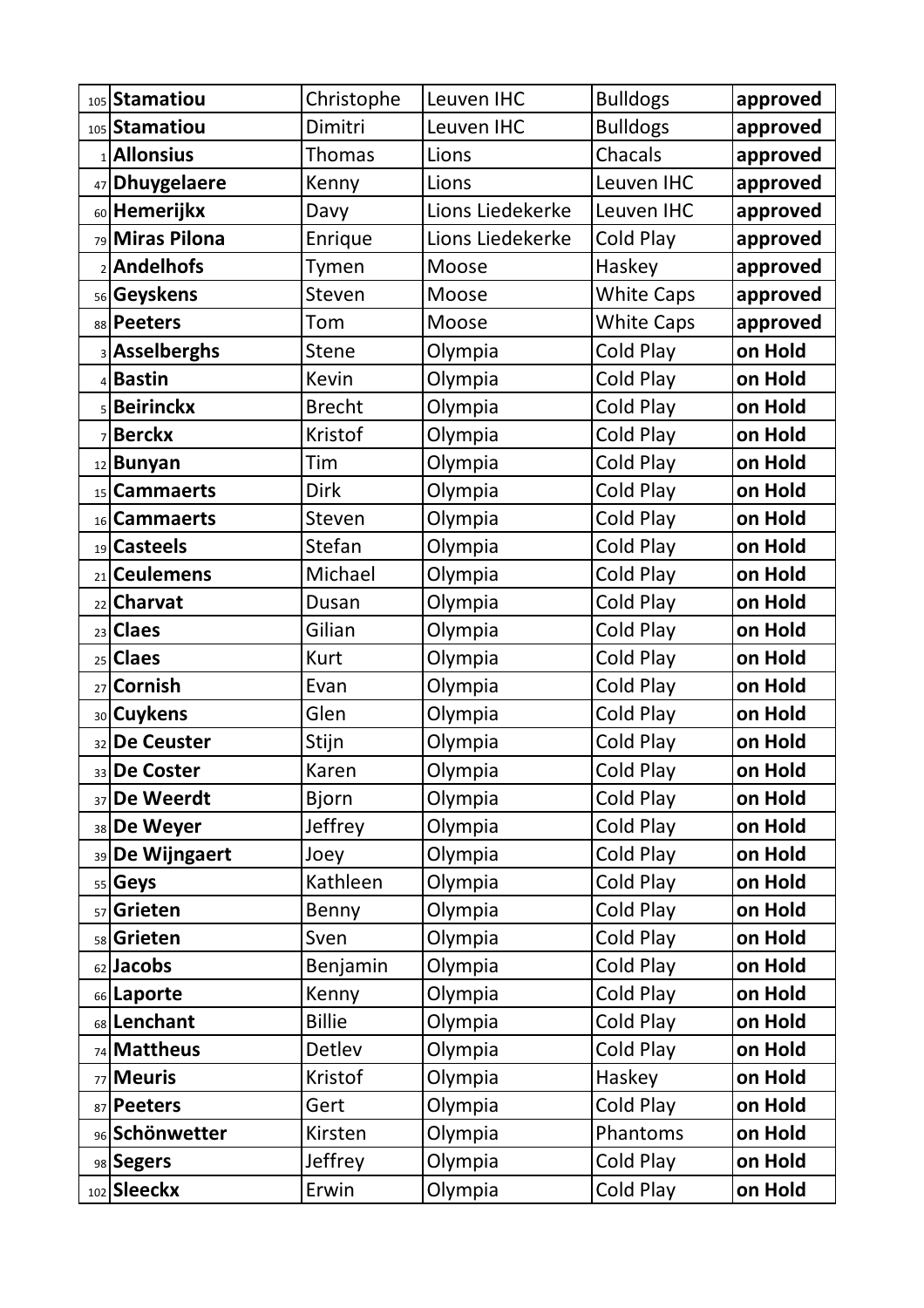|    | 103 Sleeckx         | Wesley           | Olympia            | Cold Play        | on Hold  |
|----|---------------------|------------------|--------------------|------------------|----------|
|    | 106 Stausens        | lef              | Olympia            | Cold Play        | on Hold  |
|    | 107 Stausens        | <b>Nick</b>      | Olympia            | Cold Play        | on Hold  |
|    | 111 Van Genechten   | lef              | Olympia            | Cold Play        | on Hold  |
|    | 112 Van Limbergen   | Vincent          | Olympia            | Cold Play        | on Hold  |
|    | 113 Van Loock       | Vincent          | Olympia            | Cold Play        | on Hold  |
|    | 114 Van Nieuwenhove | Johan            | Olympia            | Cold Play        | on Hold  |
|    | 115 Vanden Haute    | Alejandro        | Olympia            | Cold Play        | on Hold  |
|    | 124 Verhaegen       | Jan              | Olympia            | Cold Play        | on Hold  |
|    | 126 Verstappen      | Axel             | Olympia            | Cold Play        | on Hold  |
|    | 127 Vets            | Walter           | Olympia            | Cold Play        | on Hold  |
|    | 128 Vranken         | Dimitri          | Olympia            | Cold Play        | on Hold  |
|    | 129 Vranken         | Yuri             | Olympia            | Cold Play        | on Hold  |
|    | 130 Waeyaert        | <b>Andries</b>   | Olympia            | Cold Play        | on Hold  |
|    | 10 <b>Boon</b>      | Cato             | Phantoms           | Olympia          | approved |
|    | 17 Campo            | <b>Dries</b>     | Phantoms           | Olympia          | approved |
|    | 20 CAZAERCK         | <b>KJELL</b>     | Phantoms           | Leuven IHC       | approved |
|    | 34 De Meyere        | Enrique          | Phantoms           | <b>Cold Play</b> | approved |
|    | 35 De Raet          | Pieter Jan       | Phantoms           | Cold Play        | approved |
|    | 40 De Wolf          | Renée            | Phantoms           | Leuven IHC       | approved |
|    | 50 Dozin            | Simon            | Phantoms           | Leuven IHC       | approved |
|    | 51 Eysermans        | Michel           | Phantoms           | Olympia          | approved |
|    | 78 Milpas           | ax'l             | Phantoms           | <b>Bulldogs</b>  | approved |
|    | 80 Moelants         | Dave             | Phantoms           | <b>Cold Play</b> | approved |
|    | 90 Pellegrims       | Maxime           | Phantoms           | Leuven IHC       | approved |
|    | <b>Blackwood</b>    | Col              | Phoenix            | Lapwings         | approved |
|    | <b>Blondel</b>      | <b>Guillaume</b> | <b>Red Rooster</b> | Leuven IHC       | approved |
|    | 26 Coortens         | Arthur           | <b>Red Rooster</b> | Chacals          | approved |
| 42 | <b>Demonte</b>      | Valentin         | <b>Red Rooster</b> | Chacals          | approved |
|    | 54 Gerard           | Mathias          | <b>Red Rooster</b> | Chacals          | approved |
|    | 61 Hercot           | Alexandre        | <b>Red Rooster</b> | Chacals          | approved |
|    | 63 Jacobs           | Sebastien        | <b>Red Rooster</b> | Chacals          | pending  |
|    | 69 Lipari           | Lorenzo          | <b>Red Rooster</b> | Chacals          | approved |
|    | 93 Ricardi          | Marceau          | <b>Red Rooster</b> | Chacals          | approved |
|    | 94 Röhl             | Alexian          | <b>Red Rooster</b> | Chacals          | approved |
|    | 97 Secundo          | Antoine          | <b>Red Rooster</b> | <b>Chacals</b>   | approved |
|    | 99 Selifet          | Ludovic          | <b>Red Rooster</b> | Chacals          | approved |
|    | 100 Semenoff        | <b>Alexis</b>    | <b>Red Rooster</b> | Olympia          | approved |
|    | 101 Sicurella       | Laurent          | <b>Red Rooster</b> | Chacals          | approved |
|    | 109 Vael            | Jonathan         | <b>Red Rooster</b> | Chacals          | approved |